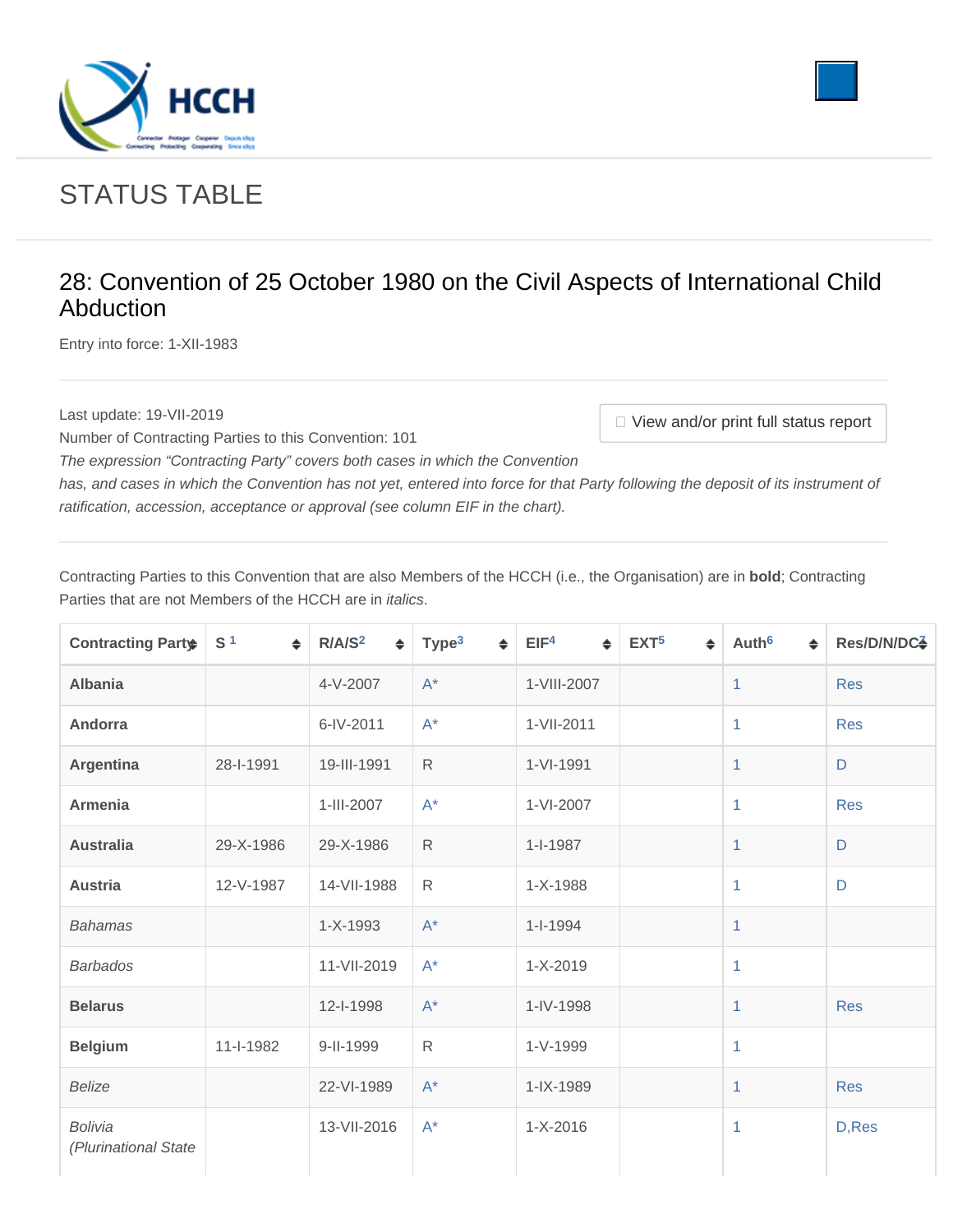| of)                                 |             |              |                      |                |              |                |             |
|-------------------------------------|-------------|--------------|----------------------|----------------|--------------|----------------|-------------|
| <b>Bosnia and</b><br>Herzegovina    |             | 23-VIII-1993 | Su                   | 6-III-1992     |              | $\mathbf{1}$   |             |
| <b>Brazil</b>                       |             | 19-X-1999    | $A^*$                | $1 - 1 - 2000$ |              | $\mathbf{1}$   | <b>Res</b>  |
| <b>Bulgaria</b>                     |             | 20-V-2003    | $A^*$                | 1-VIII-2003    |              | $\mathbf{1}$   | <b>Res</b>  |
| <b>Burkina Faso</b>                 |             | 25-V-1992    | $A^*$                | 1-VIII-1992    |              | 1              |             |
| <b>Canada</b>                       | 25-X-1980   | 2-VI-1983    | $\mathsf{R}$         | 1-XII-1983     | 13           | $\mathbf{1}$   | D, Res      |
| <b>Chile</b>                        |             | 23-II-1994   | $A^*$                | $1-V-1994$     |              | $\mathbf{1}$   | $\mathsf D$ |
| China                               |             |              | $\mathsf{C}$         |                |              | $\overline{2}$ | D, N        |
| Colombia                            |             | 13-XII-1995  | $A^*$                | 1-III-1996     |              | $\mathbf{1}$   |             |
| <b>Costa Rica</b>                   |             | 9-XI-1998    | $A^*$                | 1-II-1999      |              | 1              |             |
| <b>Croatia</b>                      |             | 23-IV-1993   | Su                   | 1-XII-1991     |              | $\mathbf{1}$   |             |
| Cuba                                |             | 12-IX-2018   | $\mathsf{A}^{\star}$ | 1-XII-2018     |              | 1              |             |
| <b>Cyprus</b>                       |             | 4-XI-1994    | $A^*$                | 1-II-1995      |              | $\mathbf{1}$   |             |
| <b>Czech Republic</b>               | 28-XII-1992 | 15-XII-1997  | $\mathsf{R}$         | 1-III-1998     |              | $\mathbf{1}$   | <b>Res</b>  |
| <b>Denmark</b>                      | 17-IV-1991  | 17-IV-1991   | $\mathsf{R}$         | 1-VII-1991     | $\mathbf{1}$ | $\mathbf{1}$   | D, Res      |
| <b>Dominican</b><br><b>Republic</b> |             | 11-VIII-2004 | $A^*$                | 1-XI-2004      |              | $\mathbf{1}$   |             |
| <b>Ecuador</b>                      |             | 22-1-1992    | $\mathsf{A}^{\star}$ | 1-IV-1992      |              | 1.             |             |
| <b>El Salvador</b>                  |             | 5-II-2001    | $\mathsf{A}^{\star}$ | $1 - V - 2001$ |              | $\mathbf{1}$   | D, Res      |
| <b>Estonia</b>                      |             | 18-IV-2001   | $\mathsf{A}^{\star}$ | 1-VII-2001     |              | $\mathbf{1}$   | D, Res      |
| Fiji                                |             | 16-III-1999  | $\mathsf{A}^{\star}$ | 1-VI-1999      |              | $\mathbf{1}$   |             |
| <b>Finland</b>                      | 25-V-1994   | 25-V-1994    | $\mathsf R$          | 1-VIII-1994    |              | 1              | D, Res      |
| <b>France</b>                       | 25-X-1980   | 16-IX-1982   | $\mathsf{R}$         | 1-XII-1983     |              | 1              | Res, D      |
| Gabon                               |             | 6-XII-2010   | $\mathsf{A}^{\star}$ | 1-III-2011     |              |                |             |
| Georgia                             |             | 24-VII-1997  | $\mathsf{A}^*$       | 1-X-1997       |              | $\mathbf{1}$   |             |
| Germany                             | 9-IX-1987   | 27-IX-1990   | $\mathsf{R}$         | 1-XII-1990     |              | $\mathbf{1}$   | D, Res      |
| Greece                              | 25-X-1980   | 19-III-1993  | $\mathsf{R}$         | 1-VI-1993      |              | $\mathbf{1}$   | <b>Res</b>  |
| Guatemala                           |             | 6-II-2002    | $\mathsf{A}^{\star}$ | $1 - V - 2002$ |              | $\mathbf{1}$   | Res         |
|                                     |             |              |                      |                |              |                |             |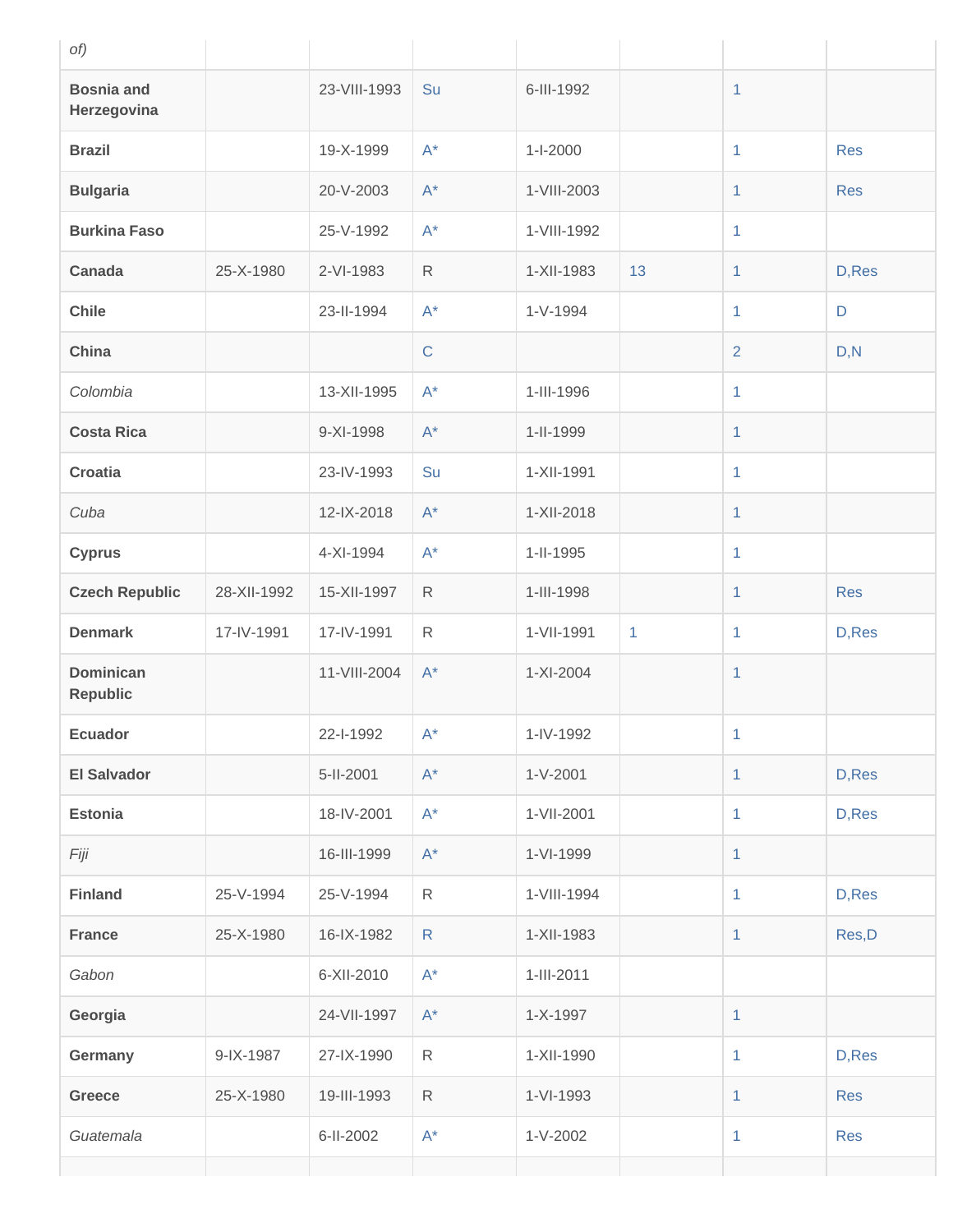| Guinea                 |             | 7-XI-2011    | $A^*$                | 1-II-2012       |              | 1            |            |
|------------------------|-------------|--------------|----------------------|-----------------|--------------|--------------|------------|
| Guyana                 |             | 5-II-2019    | $A^*$                | $1-V-2019$      |              | $\mathbf{1}$ |            |
| <b>Honduras</b>        |             | 20-XII-1993  | $A^*$                | 1-III-1994      |              | $\mathbf{1}$ | <b>Res</b> |
| <b>Hungary</b>         |             | 7-IV-1986    | $A^*$                | 1-VII-1986      |              | $\mathbf{1}$ |            |
| Iceland                |             | 14-VIII-1996 | $A^*$                | 1-XI-1996       |              | $\mathbf{1}$ | <b>Res</b> |
| Iraq                   |             | 21-III-2014  | $A^*$                | 1-VI-2014       |              |              |            |
| <b>Ireland</b>         | 23-V-1990   | 16-VII-1991  | $\mathsf{R}$         | $1 - X - 1991$  |              | 1            |            |
| <b>Israel</b>          | 4-IX-1991   | 4-IX-1991    | $\mathsf{R}$         | 1-XII-1991      |              | $\mathbf{1}$ | <b>Res</b> |
| <b>Italy</b>           | 2-III-1987  | 22-II-1995   | $\mathsf{R}$         | 1-V-1995        |              | 1            |            |
| Jamaica                |             | 24-II-2017   | $A^*$                | $1 - V - 2017$  |              | $\mathbf{1}$ | <b>Res</b> |
| Japan                  | 24-1-2014   | 24-1-2014    | $\mathsf{R}$         | $1 - IV - 2014$ |              | $\mathbf{1}$ | <b>Res</b> |
| <b>Kazakhstan</b>      |             | 3-VI-2013    | $A^*$                | $1 - IX - 2013$ |              | $\mathbf{1}$ | <b>Res</b> |
| Latvia                 |             | 15-XI-2001   | $A^*$                | 1-II-2002       |              | $\mathbf{1}$ | D, Res     |
| Lesotho                |             | 18-VI-2012   | $A^*$                | $1 - IX - 2012$ |              | $\mathbf{1}$ |            |
| Lithuania              |             | 5-VI-2002    | $A^*$                | 1-IX-2002       |              | $\mathbf{1}$ | D, Res     |
| Luxembourg             | 18-XII-1984 | 8-X-1986     | $\mathsf{R}$         | $1 - 1 - 1987$  |              | $\mathbf{1}$ | <b>Res</b> |
| <b>Malta</b>           |             | 26-X-1999    | $A^*$                | $1 - 1 - 2000$  |              | $\mathbf{1}$ |            |
| <b>Mauritius</b>       |             | 23-III-1993  | $A^*$                | 1-VI-1993       |              | $\mathbf{1}$ | <b>Res</b> |
| <b>Mexico</b>          |             | 20-VI-1991   | $A^*$                | 1-IX-1991       |              | $\mathbf{1}$ |            |
| <b>Monaco</b>          |             | 12-XI-1992   | $A^*$                | 1-II-1993       |              | $\mathbf{1}$ | <b>Res</b> |
| <b>Montenegro</b>      |             | 1-III-2007   | Su                   | 3-VI-2006       |              | $\mathbf{1}$ |            |
| <b>Morocco</b>         |             | 9-III-2010   | $A^*$                | 1-VI-2010       |              | $\mathbf{1}$ |            |
| <b>Netherlands</b>     | 11-IX-1987  | 12-VI-1990   | $\mathsf{R}$         | 1-IX-1990       | $\mathbf{1}$ | $\mathbf{1}$ | D, Res     |
| <b>New Zealand</b>     |             | 31-V-1991    | $A^*$                | 1-VIII-1991     |              | $\mathbf{1}$ | <b>Res</b> |
| Nicaragua              |             | 14-XII-2000  | $\mathsf{A}^{\star}$ | 1-III-2001      |              | 1            |            |
| <b>North Macedonia</b> |             | 20-IX-1993   | Su                   | 1-XII-1991      |              | $\mathbf{1}$ |            |
| <b>Norway</b>          | 9-I-1989    | 9-I-1989     | $\mathsf{R}$         | 1-IV-1989       |              | $\mathbf{1}$ | <b>Res</b> |
| Pakistan               |             | 22-XII-2016  | $A^*$                | 1-III-2017      |              | 1            | Res        |
|                        |             |              |                      |                 |              |              |            |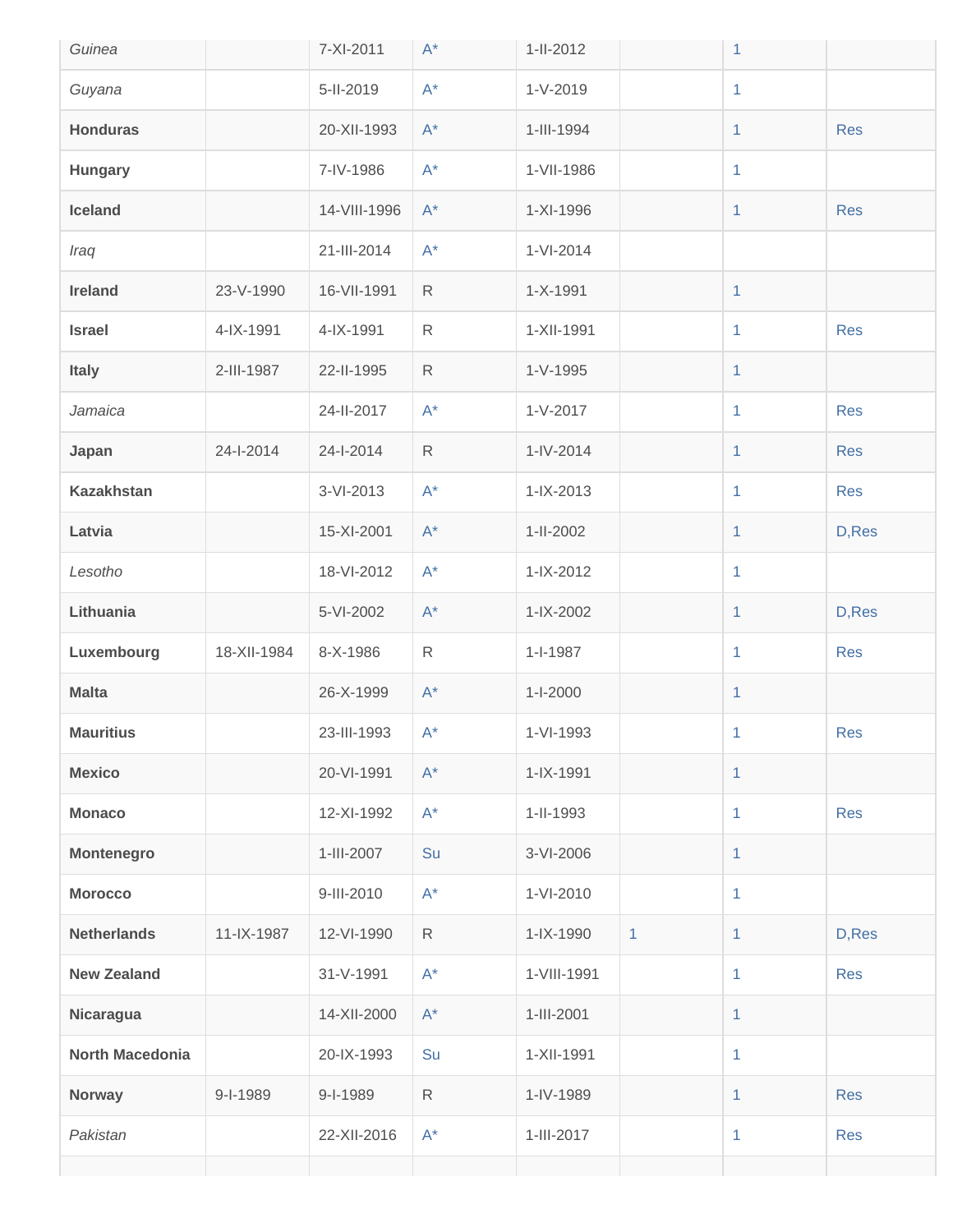| Panama                               |             | 2-II-1994    | $\mathsf{A}^*$       | $1-V-1994$      | 1              | <b>Res</b>  |
|--------------------------------------|-------------|--------------|----------------------|-----------------|----------------|-------------|
| Paraguay                             |             | 13-V-1998    | $A^*$                | 1-VIII-1998     | $\mathbf{1}$   |             |
| Peru                                 |             | 28-V-2001    | $\mathsf{A}^*$       | 1-VIII-2001     | $\mathbf{1}$   |             |
| <b>Philippines</b>                   |             | 16-III-2016  | $A^*$                | $1-VI-2016$     | $\mathbf{1}$   | $\mathsf D$ |
| <b>Poland</b>                        |             | 10-VIII-1992 | $\mathsf{A}^{\star}$ | 1-XI-1992       | $\mathbf{1}$   | D, Res      |
| Portugal                             | 22-VI-1982  | 29-IX-1983   | $\mathsf{R}$         | 1-XII-1983      | $\mathbf{1}$   | $\mathsf D$ |
| <b>Republic of</b><br>Korea          |             | 13-XII-2012  | $\mathsf{A}^{\star}$ | 1-III-2013      | $\mathbf{1}$   | D, Res      |
| <b>Republic of</b><br><b>Moldova</b> |             | 10-IV-1998   | $A^*$                | 1-VII-1998      | $\mathbf{1}$   | <b>Res</b>  |
| Romania                              |             | 20-XI-1992   | $\mathsf{A}^{\star}$ | 1-II-1993       | 1              | $\mathsf D$ |
| <b>Russian</b><br><b>Federation</b>  |             | 28-VII-2011  | $\mathsf{A}^{\star}$ | $1 - X - 2011$  | $\mathbf{1}$   | D, Res      |
| Saint Kitts and<br>Nevis             |             | 31-V-1994    | $\mathsf{A}^{\star}$ | 1-VIII-1994     | $\mathbf{1}$   | <b>Res</b>  |
| San Marino                           |             | 14-XII-2006  | $A^*$                | 1-III-2007      | $\mathbf{1}$   | D           |
| <b>Serbia</b>                        |             | 29-IV-2001   | Su                   | 27-IV-1992      | $\mathbf{1}$   |             |
| Seychelles                           |             | 27-V-2008    | $A^*$                | 1-VIII-2008     | $\overline{1}$ |             |
| Singapore                            |             | 28-XII-2010  | $\mathsf{A}^{\star}$ | 1-III-2011      | $\mathbf{1}$   | <b>Res</b>  |
| Slovakia                             | 28-XII-1992 | 7-XI-2000    | $\mathsf R$          | $1 - 11 - 2001$ | 1.             | <b>Res</b>  |
| Slovenia                             |             | 22-III-1994  | $A^*$                | 1-VI-1994       | $\mathbf{1}$   |             |
| <b>South Africa</b>                  |             | 8-VII-1997   | $A^*$                | 1-X-1997        | $\mathbf{1}$   | <b>Res</b>  |
| <b>Spain</b>                         | 7-II-1986   | 16-VI-1987   | $\mathsf{R}$         | 1-IX-1987       | $\mathbf{1}$   |             |
| Sri Lanka                            |             | 28-IX-2001   | $A^*$                | 1-XII-2001      | $\mathbf{1}$   | <b>Res</b>  |
| <b>Sweden</b>                        | 22-III-1989 | 22-III-1989  | $\mathsf{R}$         | 1-VI-1989       | 1              | <b>Res</b>  |
| <b>Switzerland</b>                   | 25-X-1980   | 11-X-1983    | $\mathsf{R}$         | $1 - 1 - 1984$  | $\mathbf{1}$   |             |
| <b>Thailand</b>                      |             | 14-VIII-2002 | $A^*$                | 1-XI-2002       | $\mathbf{1}$   | <b>Res</b>  |
| Trinidad and<br>Tobago               |             | 7-VI-2000    | $A^*$                | $1 - IX - 2000$ | $\mathbf{1}$   |             |
| <b>Tunisia</b>                       |             | 10-VII-2017  | $A^*$                | $1 - X - 2017$  | $\mathbf{1}$   | <b>Res</b>  |
| <b>Turkey</b>                        | 21-I-1998   | 31-V-2000    | $\mathsf{R}$         | 1-VIII-2000     | $\mathbf{1}$   | <b>Res</b>  |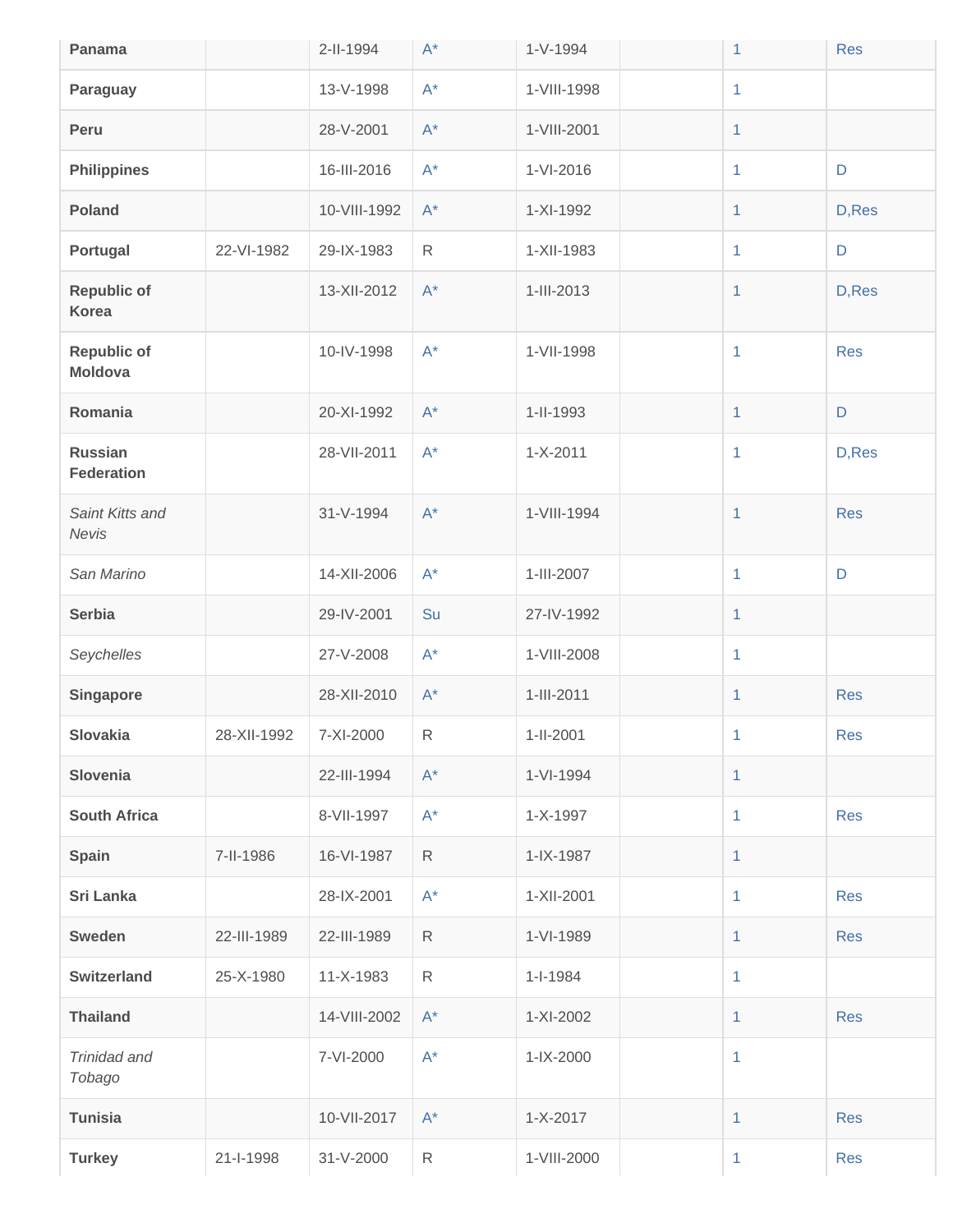| <b>Ukraine</b>                     |             | 2-VI-2006    | $A^*$        | 1-IX-2006   | $\mathbf{1}$   | D          |
|------------------------------------|-------------|--------------|--------------|-------------|----------------|------------|
|                                    |             |              |              |             |                |            |
| <b>United States of</b><br>America | 23-XII-1981 | 29-IV-1988   | $\mathsf{R}$ | 1-VII-1988  | 1              | Res        |
|                                    |             |              |              |             |                |            |
| <b>Uzbekistan</b>                  |             | 31-V-1999    | $A^*$        | 1-VIII-1999 | $\overline{1}$ | <b>Res</b> |
|                                    |             |              |              |             |                |            |
| Zambia                             |             | 26-VIII-2014 | $A^*$        | $1-XI-2014$ | $\overline{1}$ |            |
|                                    |             |              |              |             |                |            |

## 1) S = Signature

- 2) R/A/Su = Ratification, Accession or Succession
- 3) Type = R: Ratification;

A: Accession;

A\*: Accession giving rise to an acceptance procedure; click on A\* for details of acceptances of the accession;

C: Continuation;

Su: Succession;

Den: Denunciation;

4) EIF = Entry into force

- 5) EXT = Extensions of application
- 6) Authorities per Convention = Designation of Authorities

7) Res/D/N/DC = Reservations, declarations, notifications or depositary communications

| <b>Specialised Section</b>         |   |
|------------------------------------|---|
| <b>Status table</b>                | H |
| Acceptances of accessions          |   |
| <b>Country Profiles</b>            |   |
| <b>Special Commission meetings</b> |   |